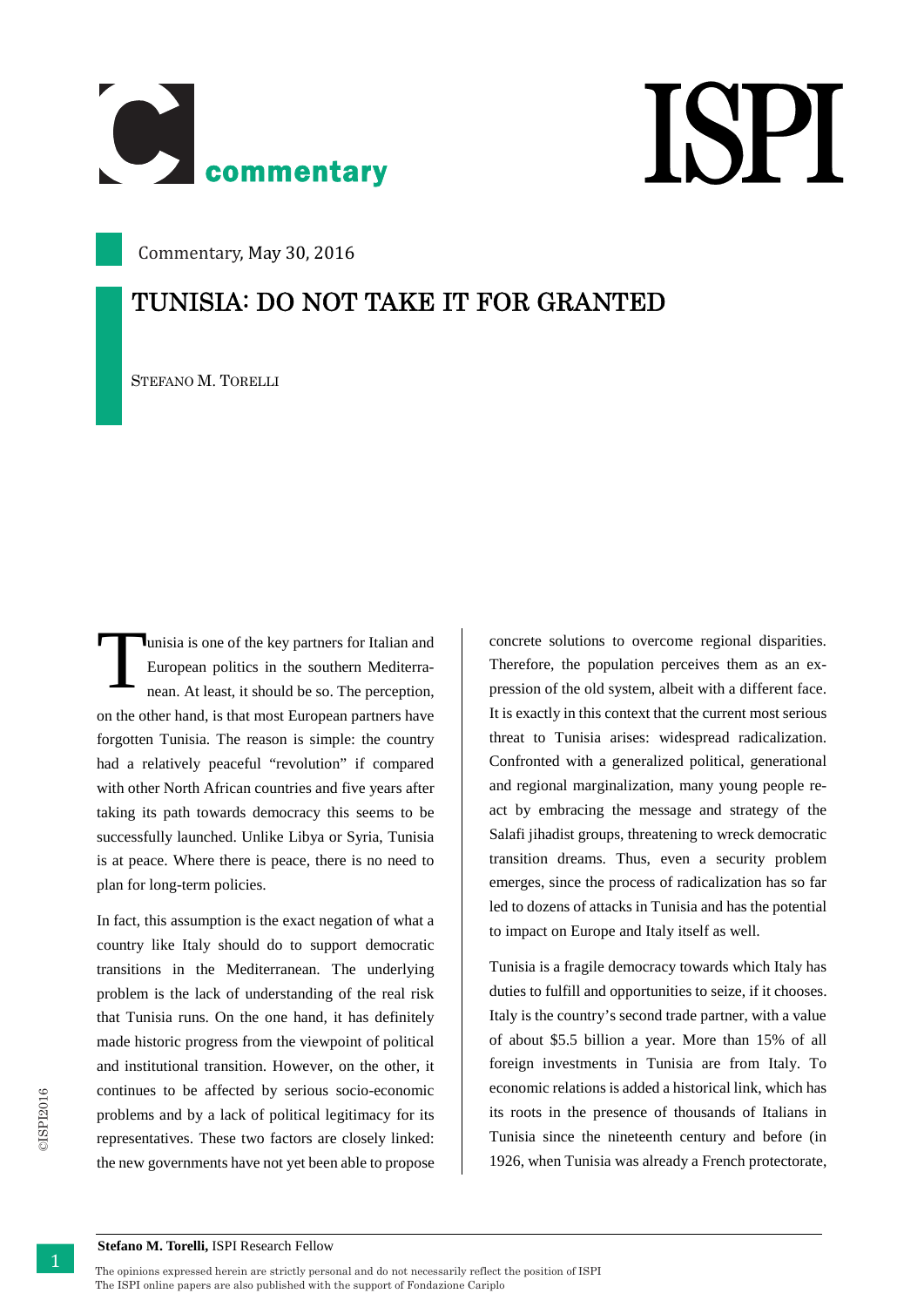almost 90,000 Italians lived there, versus 70,000 French). This relationship also applies in reverse: today the Tunisian community in Italy is the second Tunisian community abroad, after the one in France. This explains why, in the Tunisian parliamentary system, three MPs are elected from Italy, within the constituencies reserved for residents abroad. Not to mention the geographical proximity and the presence of thousands of Italians in Tunisia every year for tourism. All these data should explain how important Tunisia is for Italy.

tion and terrorism that is affecting North Africa can<br>overwhelm even the fragile Tunisian democracy.<br>The hoped-for Italian (and EU) commitment should<br>ropean d<br><br>2 Yet Tunis pays the price of lying between the two "giants" of Italian interests in North Africa: Algeria and Libya. The first is an increasingly important ally as a hydrocarbon exporter and as an effective partner in counterterrorism. The second embodies the true dilemma of Italian foreign policy. In this context, Tunisia is often perceived as a minor partner. Even after the so-called Arab Spring, when interest towards Tunisia had risen (also because of the huge migration flows from Tunisia to Italy between 2011 and 2012), the small North African country has returned to playing a minor role in Italy's Mediterranean agenda. Paradoxically, the fact that Tunisia has launched the first phase of its democratization process has led to lower commitment from European countries. Mistakenly, we tend to think that Tunisia has achieved its objectives and that it no longer needs the degree of support currently required by countries such as Libya or Egypt, for example. This misjudgment could cause us to lose a historic opportunity to revitalize North Africa, starting from strengthening the only country that is on its way and can lead the way for others. The risk is that, unless we promptly intervene, the wave of radicalization and terrorism that is affecting North Africa can overwhelm even the fragile Tunisian democracy.

The hoped-for Italian (and EU) commitment should

follow a dual track. On the one hand, we have to fight the effects of radicalization. This means a greater commitment to military cooperation. France, Germany, the US and Britain are already partly helping the Tunisian government in the fight against jihadism on various levels, from technological assistance to border patrols. On the other hand, the challenge is to eliminate the root-causes of radicalization. In this sense, it is necessary to support Tunisia in the identification of targeted programs for the socio-economic development of the country. The main objective must be to fight its enormous regional disparities and to promote development policies that create jobs and growth. In doing so, we should focus above all on local policies and decentralization. If, in fact, Tunisia faces problems in managing its peripheral areas, the answer must be given at the local level and not only at the central government level.

The main assumption is that the stability and the preservation of the democratic transition in Tunisia represents a direct interest even for Italy, which therefore should be more daring in terms of assistance and support to this country. To do so, our policies towards the southern Mediterranean should leave behind the logic of competition and look more at the long-term benefits for the entire region. The controversy over the extra olive oil shares that the European Union has allowed Tunisia to export tax-free in the common market over the next two years is emblematic. Olive oil exports represent 40% of all Tunisian agriculture exports and 10% of its total exports. Conversely, an additional 70,000 tons in the European market (which consumes 1.5 million tons) does not significantly alter the internal balance and would not compromise Italian producers' interests. Nevertheless, in Italy, too, there have been protests against the European decision. Such an attitude shows a lack of